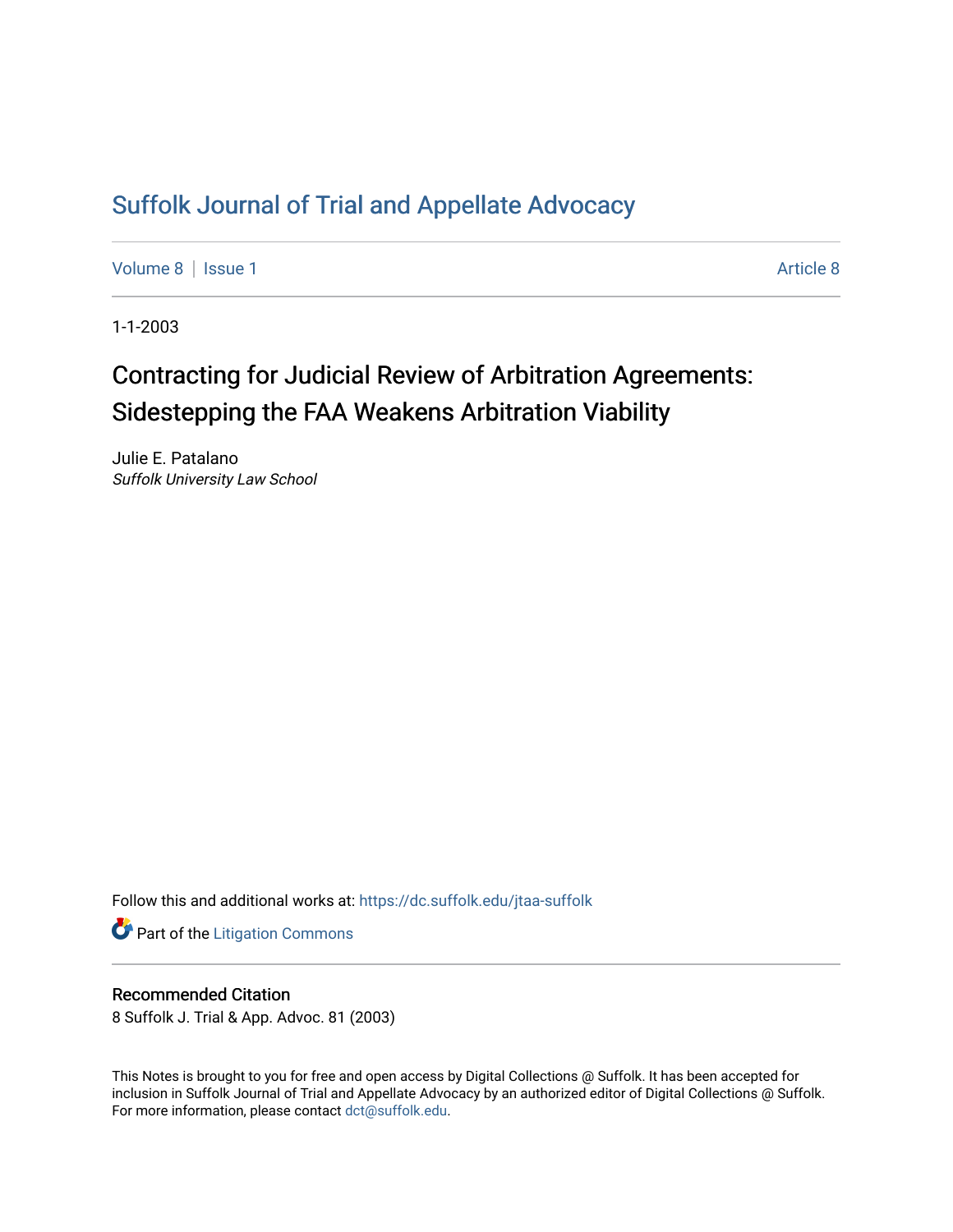### **CONTRACTING FOR JUDICIAL REVIEW OF ARBITRATION AGREEMENTS: SIDESTEPPING THE FAA WEAKENS ARBITRATION VIABILITY**

#### **I. INTRODUCTION**

Arbitration agreements play an important role in our increasingly litigious society.' Arbitration offers a convenient and expeditious resolution to conflicts between parties that may otherwise result in costly, timeconsuming litigation.<sup>2</sup> In order to govern such agreements, Congress enacted the Federal Arbitration Act ("FAA" or "Act") in 1925, which listed the duties of an arbitrator, the acceptable boundaries of such agreements and the scope of judicial review.<sup>3</sup> The United States Supreme Court has interpreted the FAA broadly, recognizing the importance of judicial enforcement of arbitration agreements.4 The Supreme Court's treatment of the FAA reinforces Congress' intent in passing the Act.<sup>5</sup> Both the Supreme Court and Congress have confirmed that when parties, acting in good faith, contract to settle disputes without traditional litigation, such contracts are valid, binding, and enforceable. $6$ 

Despite strong federal support, the future of arbitration agreements still remains a hotly debated issue.<sup>7</sup> An important element of arbitration is that the arbitrator's final determination is binding and non-appealable.<sup>8</sup>

*<sup>1</sup> See* Leo Kanowitz, *Alternative Dispute Resolution and the Public Interest: the Arbitration Experience,* 38 HASTINGS L.J. 239 (1987).

<sup>2</sup> *See* Senator Russell D. Feingold, *Mandatory Arbitration: What Process is Due?,* 39 HARv. J. ON LEGiS. 281, 284-85 (2002) (citing H.R. REP. NO. 68-96, at 2 (1925)). This article states that Congress' dual intent in passing the FAA was first, to encourage costsaving arbitration, and second, to combat judicial reluctance to enforce arbitration agreements. *See id.*

**<sup>3</sup>** Federal Arbitration Act, 9 U.S.C. §§ 1-15 (2002).

*<sup>4</sup> See* Volt Info. Sci., Inc. v. Bd. of Tr. of Leland Stanford Junior Univ., 489 U.S. 468, 474 (1989) (noting FAA enacted to overcome judicial reluctance to enforce arbitration agreements).

*<sup>5</sup>See supra* note 2 and accompanying text.

<sup>&</sup>lt;sup>6</sup> See supra notes 2 and 4 and accompanying text (citing article and case supporting proposition).

*<sup>7</sup> See* FEINGOLD, *supra* note 2, at 286-89 (citing several contested arbitration issues).

<sup>8 9</sup> U.S.C. § 10 (2002). Section 10 of the FAA lays out the only four grounds pursuant to which an aggrieved party may challenge an arbitration decision or award. *See id.* These grounds are as follows: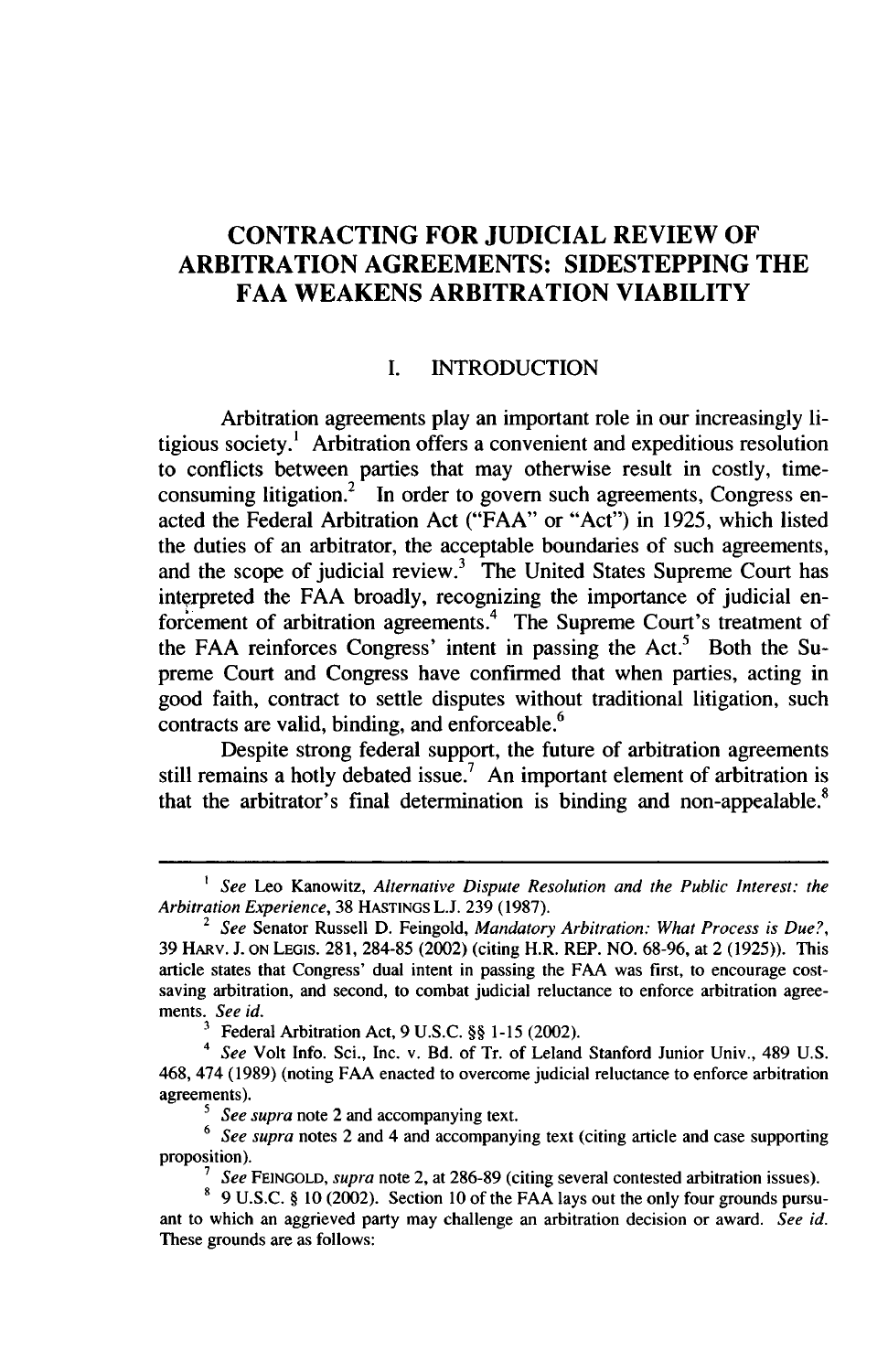The FAA provides limited grounds for seeking judicial review of an arbitrator's decision.<sup>9</sup> The Circuit Courts are currently split, however, as to whether parties to an arbitration agreement may contract around the limited judicial review standard under the FAA and instead open up the agreement to further review by a court.<sup>10</sup> The issue is important because allowing for increased judicial review not only contradicts the Act's clearly established scope, but also calls into question the practical viability of arbitration agreements in the future.<sup>11</sup> Allowing parties to open arbitration to extensive judicial review will change the arbitrator's role and drastically alter the courts' role in the arbitration process. $12$ 

This Note will advocate that parties should not be allowed to contract for expanded judicial review outside the FAA. The current disagreement among the Circuit Courts results from the Supreme Court's historical approach to arbitration agreements vis-à-vis its mandate that they be interpreted as contracts between the parties.<sup>13</sup> The Seventh, Eighth and Tenth Circuit Courts opine that the federal policy favoring arbitration supersedes any contractual elements of arbitration agreements, if such elements would violate the provisions of, or policies behind, the  $FAA$ .<sup>14</sup> In contrast, the Fifth and Ninth Circuit Courts hold that the contractual elements of individual arbitration agreements should survive, including clauses providing

(1) Where the award was procured by corruption, fraud, or undue means; (2) where there was evident partiality or corruption in the arbitrators, or either of them; (3) where the arbitrators were guilty of misconduct in refusing to postpone the hearing, upon sufficient cause shown, or in refusing to hear evidence pertinent and material to the controversy; or of any other misbehavior by which the rights of any party have been prejudiced; or (4) where the arbitrators exceeded their powers, or so imperfectly executed them that a mutual, final and definite award upon the subject matter submitted was not made.

*Id.*

*9 See id.*

*10 See* Bowen v. Amoco Pipeline Co., 254 F.3d 925 (10th Cir. 2001); UHC Mgt. Co., Inc. v. Computer Sci. Corp., 148 F.3d 992 (8th Cir. 1998); Chi. Typographical Union v. Chi. Sun-Times, Inc., 935 F.2d 1501 (7th Cir. 1991). *See contra* LaPine Tech. Corp. v. Kyocera Corp., 130 F.3d 884 (9th Cir. 1997); Gateway Technologies, Inc. v. MCI Telecomm. Corp., 64 F.3d 993 (5th Cir. 1995).

<sup>11</sup> *See Bowen,* 254 F.3d at 935 (noting federal policy favoring arbitration respects process' integrity and independence).

<sup>12</sup> See id. at 935-36 (noting potential burden on courts if required to review arbitration proceedings and findings).

**<sup>13</sup>***See* Volt Info. Sci., Inc. v. Bd. of Tr. of Leland Stanford Junior Univ., 489 U.S. 468, 474 (1989) (reemphasizing FAA's mandate to enforce arbitration agreements according to agreement terms).

*<sup>14</sup>See Bowen,* 254 F.3d at 935 (noting judicial respect for arbitration agreements compels courts to avoid substantive review); *UHC Management,* 148 F.3d at 997 (citing clear review procedures laid out in FAA); *Chi. Typographical,* 935 F.2d at 1505 (holding parties can not contract for judicial review other than under FAA prescriptions).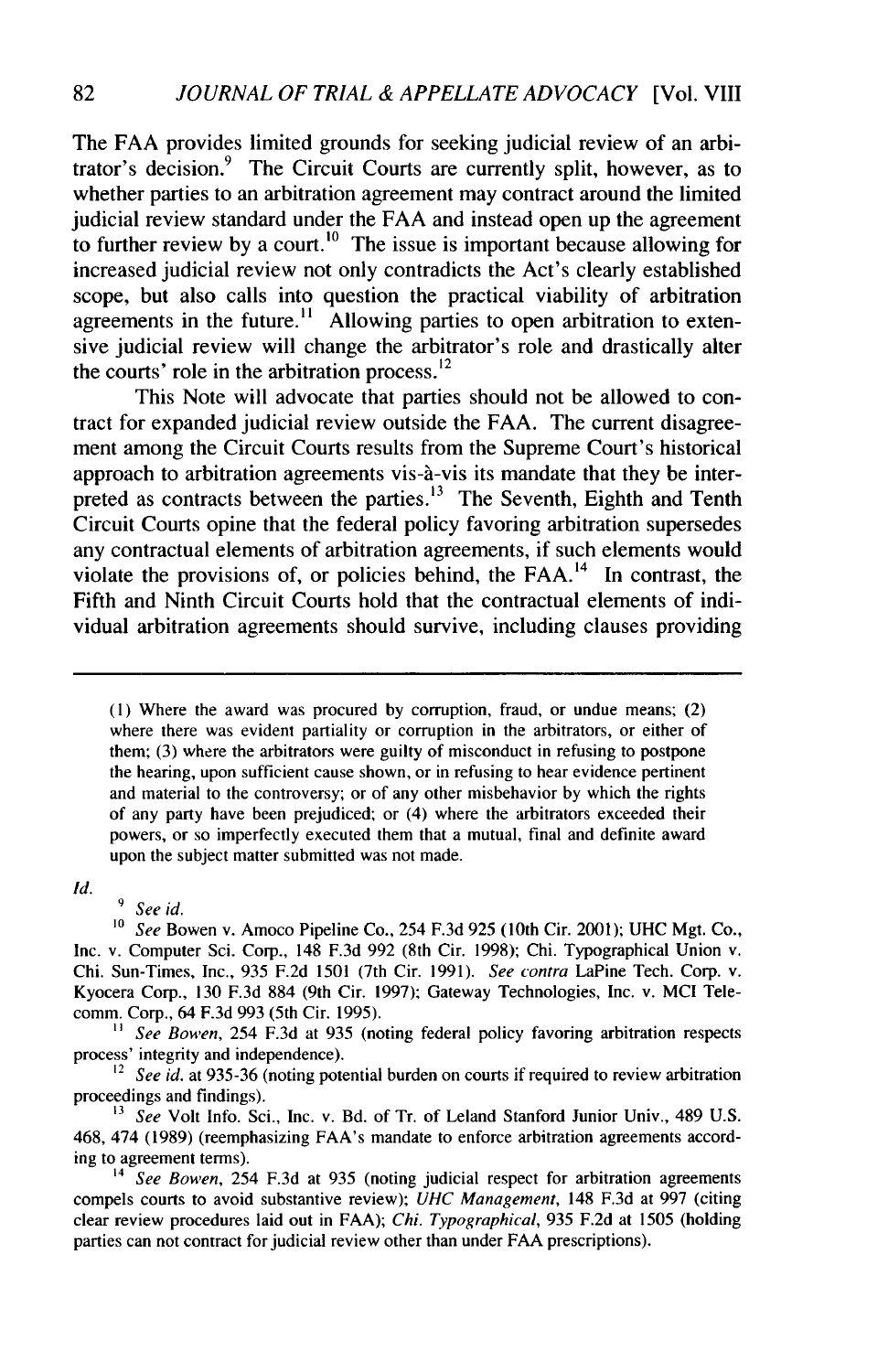for expanded judicial review, because of the Supreme Court's mandate that the courts adhere to valid agreement terms. **<sup>15</sup>**

#### II. HISTORY

Congress enacted the FAA to compel the judiciary to enforce arbitration agreements.<sup>16</sup> The Act mandates that where parties enter into agreements to arbitrate, such agreements should be treated as independent contracts and enforced according to the agreed upon terms.<sup>17</sup> Congress specified the legal grounds and judicial procedures to be followed with respect to a party's failure to arbitrate, a party's desire to compel arbitration, judicial power to vacate an arbitral award, and judicial power to modify or correct an arbitral holding.<sup>18</sup>

#### *A. Arbitration Agreement as Contract*

In accordance with the Act's mandate, federal courts consider arbitration agreements to be contracts and therefore construe them according to contract law – subject to FAA provisions.<sup>19</sup> When the FAA is silent on an issue, the courts regularly endorse special arbitration provisions commonly formulated by parties that delineate the scope of the arbitrator's power, the issues to be covered, proceeding formalities, and choice of law.<sup>20</sup> This

 $17\overline{9}$  U.S.C. § 2 (2002). The statute provides in pertinent part that, "an agreement in writing to submit to arbitration an existing controversy arising out of such a contract, transaction, or refusal, shall be valid, irrevocable, and enforceable, save upon such grounds as exist at law or in equity for the revocation of any contract." *Id.; see also* I.S. Joseph Co., Inc. v. Josco Crown Int'l, Ltd., 803 F.2d 396, 399-400 (8th Cir. 1986) (recognizing judicial role as limited by four corners of arbitration agreement).

**"8** 9 U.S.C. §§ 3,4, 10, 11 (2002).

**'9** *See Volt,* 489 U.S. at 479 (recognizing contractual rights of parties within FAA context); *I.S. Joseph Co.,* 803 F.2d at 399 (noting judicial function to determine validity of existing arbitration provisions in contracts); Bristol Farmers Mkt. and Auction Co. v. Arlen Realty & Development Corp., 589 F.2d 1214, 1217 (3rd Cir. 1978) (noting limited role courts play in interpreting arbitration provisions contained within contracts).

<sup>20</sup> See Volt, 489 U.S. at 476 (noting FAA's silence regarding choice of law leaves it to parties' agreement); *see also Bowen,* 254 F.3d at 934 (recognizing parties' freedom to structure arbitration agreements); *I.S. Joseph Co., Inc.* 803 F.2d at 399 (noting scope of arbitrator's power determined by parties' agreement). *But see Roadway Package Sys., Inc.,* 257 F.3d at 289 (holding general choice of law provision not enough to eliminate FAA application).

<sup>&</sup>lt;sup>15</sup> *See LaPine Tech.*, 130 F.3d at 888 (citing Supreme Court's interpretation of arbitration agreements as contracts); *Gateway Technologies,* 64 F.3d at 996 (acknowledging agreed upon judicial review clauses are in accord with Supreme Court arbitration jurisprudence).

See Volt, 489 U.S. at 474 (noting judicial reluctance to enforce arbitration agreements); Roadway Package Sys., Inc. v. Scott Kayser, 257 F.3d 287, 292 (3rd Cir. 2001) (citing Allied-Bruce Terminix Cos., Inc. v. Dobson, 513 U.S. 265, 270 (1995)) (noting previous judicial refusal to enforce arbitration agreements).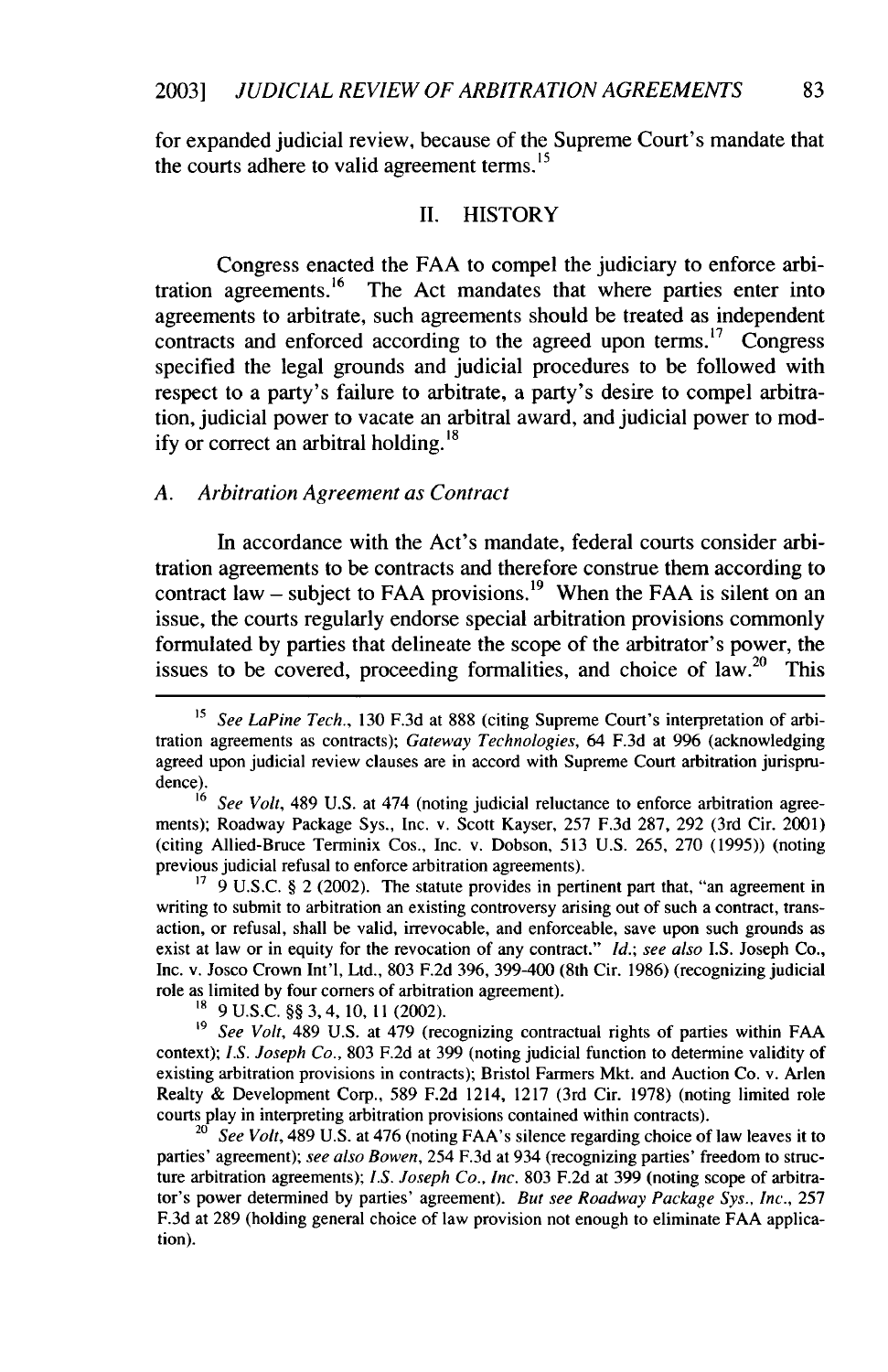contractual freedom is limited, however, by the FAA's governing principles; and where agreed upon provisions contradict either the Act's words or policies, they are not upheld. $^{21}$ 

Because federal policy favors arbitration, courts hesitate to intercede in disputes governed by an arbitration agreement.<sup>22</sup> Where an arbitration provision exists, the court's involvement is limited to answering the question of whether or not the arbitration provision in the contract is valid.<sup>23</sup> Courts will not consider substantive issues within a contract if a viable arbitration agreement exists.<sup>24</sup>

#### *B. Federal Policy Favoring Arbitration*

Congressional and judicial support for arbitration pursuant to the FAA has led to a very low threshold of review under which the courts construe arbitration clauses broadly.<sup>25</sup> The federal courts have fostered a **26** strong policy favoring arbitration agreements.<sup>26</sup> In most cases, federal

<sup>22</sup>*See* Prima Paint Corp. v. Flood & Conklin MFG. Co., 388 U.S. 395, 402 (1967) (asserting arbitration provisions should be evaluated separately from whole contract); Flender Corp. v. Techna-Quip Co., 953 F.2d 273, 277 (7th Cir. 1992) (relying on *Prima Paint* and deferring to arbitrator after finding valid arbitration provision).

See Prima Paint, 388 U.S. at 404 (calling for strict judicial deference towards arbitration agreements). The preference for arbitration in a contract is so strong that courts acknowledge the arbitrator's power to determine the validity of the very contract that provided for the arbitration in the first place, provided the arbitration provision was not entered into fraudulently. *See Flender,* 953 F.2d at 277.

<sup>24</sup> *See Prima Paint,* 388 U.S. at 394-95 (noting FAA's purpose to limit judicial intervention and expedite arbitration process); *see also Flender,* 953 F.2d at 277 (holding judicial involvement limited to arbitration provision's validity); *I.S. Joseph Co.,* 803 F.2d at 399 (calling for strict deference to arbitral process where valid arbitration provision exists); *Bristol Farmers,* 589 F.2d at 1217-18 (confining court's role to determination of whether asserted issues are covered in agreement).

<sup>25</sup>*See* U.S. Fire Ins. Co. v. Nat'l Gypsum Co., 101 F.3d 813, 816 (2nd Cir. 1996) (noting strong presumption of arbitrability); *see also Flender,* 953 F.2d at 278. "Arbitration is an alternative to the judicial resolution of disputes, and an extremely low standard of review is necessary to prevent arbitration from becoming merely an added preliminary step to judicial resolution rather than a true resolution." *Id.* (quoting Moseley, Hallgarten, Estabrook & Weeden, Inc. v. Ellis, 849 F.2d 264, 267 (7th Cir. 1988)).

<sup>26</sup>*See* Moses H. Cone Hosp. v. Mercury Constr. Corp., 460 U.S. 1, 24-25 (1983) (noting federal law mandates arbitration questions decided in favor of arbitration); Dickinson v. Heinold Securities, Inc., 661 F.2d 638, 643 (7th Cir. 1981). In *Dickinson,* the court asserted, "the established federal policy that, when construing arbitration agreements, every doubt is to be resolved in favor of arbitration." *See Dickinson,* 661 F.2d at 643.

<sup>21</sup>*See Volt,* 489 U.S. at 479. In *Volt,* the Supreme Court held that because there was no "federal policy favoring arbitration under a certain set of procedural rules," presumably because the FAA is silent on this point, parties could set out choice of law provisions in their arbitration agreements. *See id.* at 476. The Court noted that enforcing these provisions "g[a]ve effect to the contractual rights and expectations of the parties, without doing violence to the policies behind the FAA." *Id.* at 479.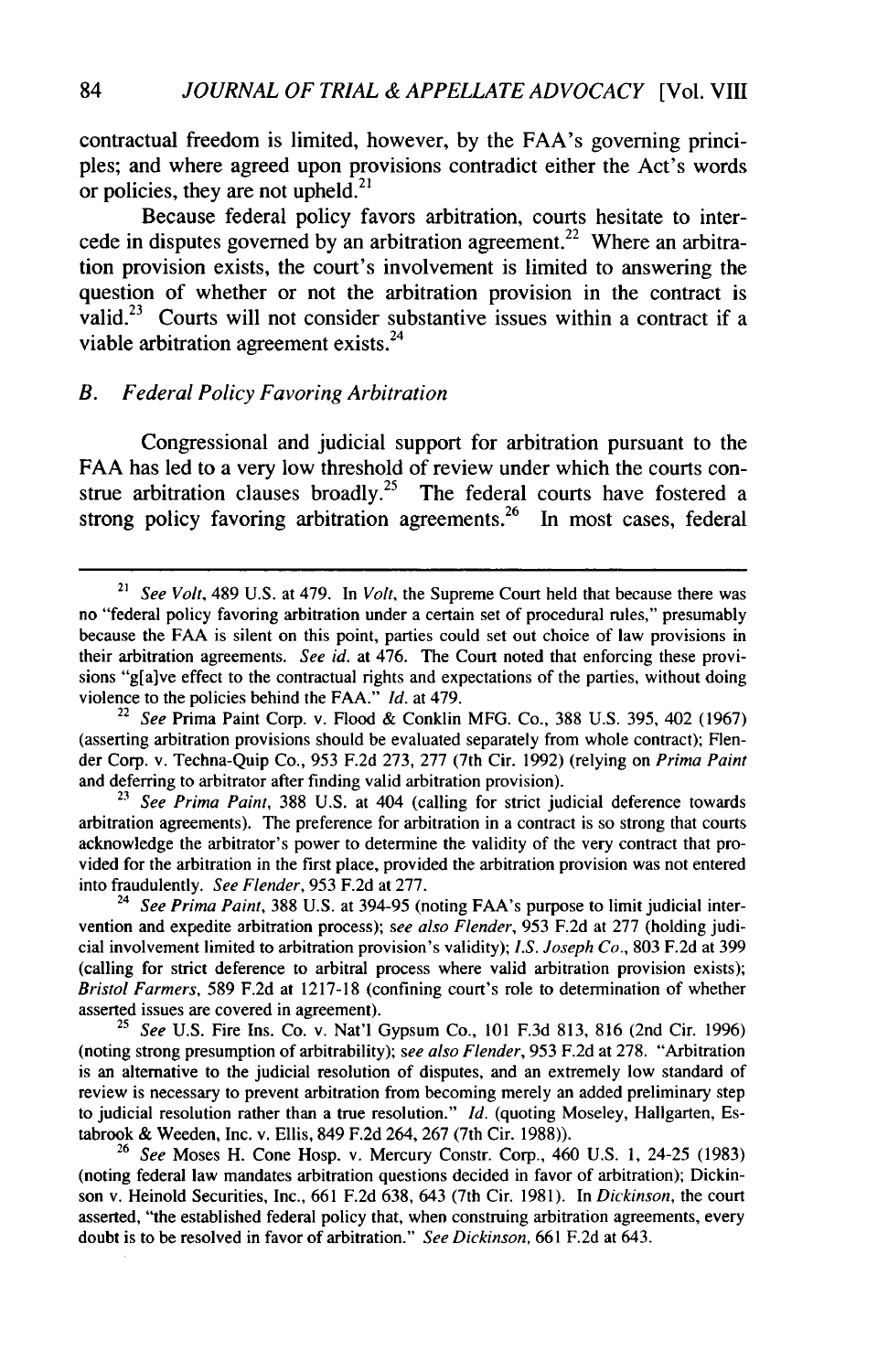courts acknowledge the importance of arbitration by restricting their own involvement and generally deferring to arbitrators.<sup>27</sup>

#### *C. Judicial Review of Arbitration Agreements Under the FAA*

The FAA strictly curtails the level of review a court has over an arbitration agreement.<sup>28</sup> Although federal courts may have jurisdiction over the substantive disputes, the courts may not reach them if the parties previously agreed to settle these disputes through arbitration.<sup>29</sup> Courts may only review the agreement for questions of arbitrability and/or egregious violations by the arbitrator.<sup>30</sup> By deferring to the arbitrators' judgments in most cases, courts reinforce the federal policy favoring arbitration and encourage parties to settle disputes without judicial involvement.<sup>31</sup> Furthermore in two recent cases, the Circuit Courts determined that arbitration agreements could serve to forfeit a party's right to litigation.<sup>32</sup>

<sup>30</sup> 9 U.S.C. § 10 (2002). The FAA states that a court may review an award *only if:* 

(1) ... the award was procured by corruption, fraud or undue means; (2) where there was evident partiality or corruption in the arbitrators, or either of them; (3) where the arbitrators were guilty of misconduct which prejudiced the rights of one of the parties; or (4) where the arbitrators exceeded their powers, or so imperfectly executed them that a mutual, final, and definite award upon the subject matter submitted was not made.

*Id. See also Volt,* 489 U.S. at 480 (limiting court's role regarding arbitration agreements to enforcement only).

*3' See Volt,* 489 U.S. at 474-76 (citing federal policy favoring arbitration); *see also* Prima Paint Corp. v. Flood & Conklin MFG. Co., 388 U.S. 395, 404 (1967). In Prima *Paint*, the Court noted "the unmistakably clear congressional purpose that the arbitration procedure, when selected by the parties to a contract, be speedy and not subject to delay and obstruction in the courts." *Id.*

*<sup>32</sup>See* Sydnor v. Conseco Fin. Servicing, 252 F.3d 302, 307 (4th Cir. 2001). "[T/he loss of the right to a jury trial is a necessary and fairly obvious consequence of an agreement to arbitrate." *Id.* (quoting Pierson v. Dean, Witter Reynolds, Inc., 742 F.2d 334, 339 (7th Cir. 1984)); Burden v. Check Into Cash of Kentucky, LLC, 267 F.3d 483, 492 (6th Cir. 2001) (noting moving party must prove Congress intended certain litigation rights nonwaivable). *But see* Alexander v. Gardner-Denver Co., 415 U.S. 36 (1974) (holding certain statutory claims are never waivable).

<sup>&</sup>lt;sup>27</sup> See Volt 489 U.S. at 475 (reasserting strong federal policy favoring arbitration); Flender, 953 F.2d at 274 (noting low threshold of review prevents arbitration from becoming another step in litigation); *Dickinson,* 661 F.2d at 643 (stating "every doubt is to be resolved in favor of arbitration."); *see also* Gait v. Libbey-Owens-Ford Glass Co., 376 F.2d 711, 714 (7th Cir. 1967) (highlighting FAA policy to enforce arbitration agreements and "ease court congestion").

<sup>&</sup>lt;sup>28</sup> *See Dickinson* 661 F.2d at 645 (limiting permissible review of arbitration agreements); Conticommodity Services, Inc. v. Philipp & Lion, 613 F.2d 1222, 1224 (2nd Cir. 1980) (recognizing temptation of courts to go beyond permissible scope of review).

<sup>29</sup>*See Conticommodity,* 613 F.2d at 1224 (noting courts violate FAA policies by reaching substantive issues).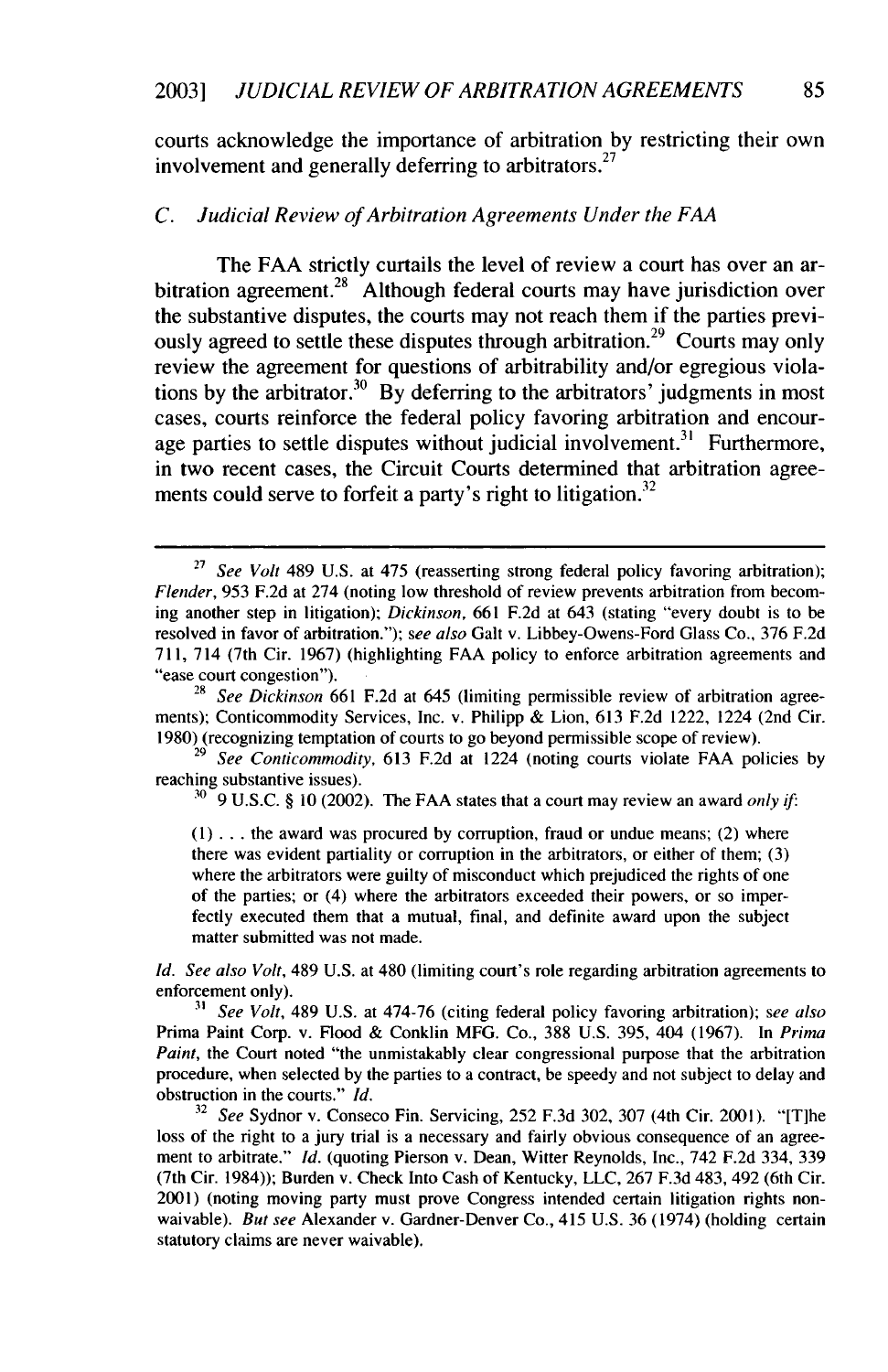Arbitration agreements are governed by contract law and therefore are driven by the parties' intent.<sup>33</sup> Agreements can be broad or narrow, vesting the arbitrator with a wide range of discretion.<sup>34</sup> In cases where arbitrators have wide discretion, the court's role is strictly limited to the terms laid out in the FAA. $35$  In some cases, however, an arbitrator will have narrow discretion.<sup>36</sup> In these situations, arbitrable issues and nonarbitrable issues will be linked together in the same case.<sup>37</sup> The arbitrator will be empowered to arbitrate certain narrow issues that the parties agree to submit to arbitration, while other issues will lie outside of the arbitrator's power to decide.<sup>38</sup> In these situations, the courts will not review the dispute as a whole and will leave arbitrable issues in the arbitrator's hands before taking up any judicially reviewable issues.<sup>39</sup> Accordingly, narrowly

- *See* Flender Corp. v. Techna-Quip Co., 953 F.2d 273, 277 (7th Cir. 1992) (stating broad arbitration clause may place question of contract validity within arbitrator's jurisdiction); *see also* Necchi v. Necchi Sewing Machine Sales Corp., 348 F.2d 693, 696 (2nd Cir. 1965) (stating some arbitration clauses can be so broad as to submit questions of arbitrability to the arbitrator).

*<sup>35</sup>See Necchi,* 348 F.2d at 696. The court in *Necchi* noted that the breadth of the arbitration agreement dictates how far a court may intercede in determining issues of arbitrability in the first instance. *Id.*

36 *See Dean, Witter Reynolds,* Inc., 470 U.S. at 217-18 (arbitration agreement governing specific issues but not all issues of the claim).

**<sup>37</sup>***Id.* This case settled the circuit split regarding how to treat cases where arbitrable and nonarbitrable issues (i.e., "intertwining issues") exist in the same case. *Id.* at 216-17. The Ninth, Fifth and Eleventh Circuits employed the 'doctrine of intertwining' whereby they tried all the issues in the same federal court, taking the case entirely out of arbitration. *Id.* Conversely, the Sixth, Seventh and Eight Circuits bifurcated cases containing intertwining issues, leaving arbitrable issues out of federal jurisdiction and subject to arbitration. *Id.*

38 *See Dean, Witter Reynolds, Inc.,* 470 U.S. at 216-18 (noting intertwining issues arising in same case).

**9** *See id.* at 217-18. In settling the circuit split, this case mandated that where arbitrable and non-arbitrable issues exist in a contract, arbitration must be enforced. *See id.* The Court stated "[b]y its terms, the Act leaves no place for the exercise of discretion by a district court, but instead mandates that district courts *shall* direct the parties to proceed to arbitration on issues as to which an arbitration agreement has been signed." *Id.* The Court noted that despite the possible inefficiency of bifurcating the process, the federal policy favoring arbitration dictates this result. *Id.* at 218; *see also Flender,* 953 F.2d at 278 (asserting dissatisfied parties cannot bring arbitrable issues for review on merits); *Bristol Farmers,* 589 F.2d at 1221 (1978) (asserting parties cannot by-pass arbitration by claiming issues are counterclaims to pending suit). *But see* Alexander, 415 U.S. at 42-54. In *Alexander,* the Court took up a Title VII discrimination case that the lower courts refused to review because it had been ruled on in arbitration proceedings. *See id.* The Supreme Court's opinion was careful to note that the Title VII claim had an independent statutory claim separate from the contractual claim provided for in the arbitration agreement and that as such, it was subject to judicial remedy. *See id.* The Court was clear that by reviewing the issue it was

<sup>&</sup>lt;sup>33</sup> See Volt, 489 U.S. at 476 (noting FAA's silence regarding choice of law leaves it to parties' agreement); *see also Bowen,* 254 F.3d at 934 (recognizing parties free to structure arbitration agreements); *I.S. Joseph Co., Inc.* 803 F.2d at 399 (noting scope of arbitrator's power determined by parties' agreement). *But see Roadway Package Sys., Inc.,* 257 F.3d at 289 (holding general choice of law provision not enough to eliminate application of FAA).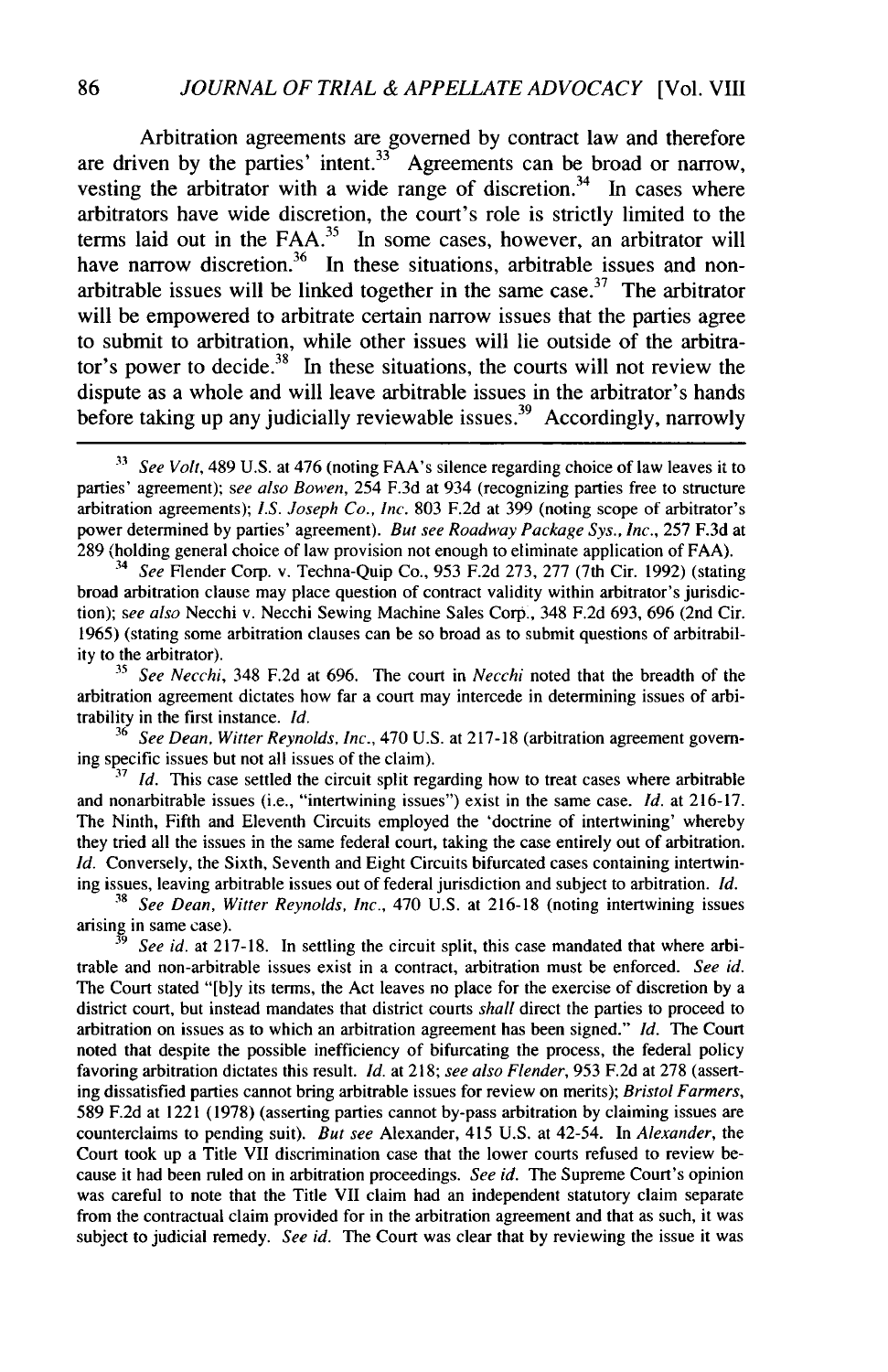constructed arbitration clauses can not be used as a ruse to submit the entire agreement to judicial review. $40$ 

#### III. **FACTS**

The federal policy favoring arbitration was recently challenged **by** cases in which the parties included a provision for expanded judicial review in the arbitration agreements. $41$  These provisions allowed for judicial review of the arbitration agreement on grounds not mentioned in the **FAA.42** The parties agreed that in the event one party believed the evidence did not support the arbitrator's decision, or in the event that the arbitrator committed an **error** of law, the arbitration could be appealed in a court of **law.<sup>43</sup>**The parties laid out these grounds for review; they are not valid bases for review under the  $FAA<sup>44</sup>$  The central disagreement among the circuit courts is whether to enforce these provisions as contractual elements pursuant to past Supreme Court mandates, or whether to invalidate them as contradicting the FAA's clearly established judicial review provisions **. 45**

The Tenth Circuit was the most recent court to analyze this issue in Bowen *v. Amoco Pipeline Co.*<sup>46</sup> In *Bowen*, the arbitration provision in question stated that the parties had "the right to appeal any arbitration award to the district court 'on the grounds that the award is not supported by the evidence."<sup>47</sup> The Tenth Circuit ruled that allowing parties to con-

<sup>42</sup>*See Bowen,* 254 **F.3d** at **930;** *LaPine,* **130 F.3d** at **887;** *Gateway,* 64 **F.3d** at **995.** *But see* **9 U.S.C. § 10** (2002) (laying out grounds for arbitration review).

**43** *See Bowen,* 254 **F.3d** at **930;** *LaPine,* **130 F.3d** at **887-89;** *Gateway,* 64 **F.3d** at **995.**

**44** *See* **9 U.S.C. § 10;** *see also Bowen,* 254 **F.3d** at **932** (citing FAA's strict review procedures).

**45** *See Bowen,* 254 **F.3d** at **934-35** (stating parties not free to dictate appeal process); *UHC Mgt. Co., Inc.,* 148 **F.3d** at **998** (stating no authority grants parties power to dictate appeal process); *Chi. Typographical Union,* **935 F.2d** at 1504-06 (asserting parties can not create jurisdiction **by** contract). *See contra LaPine,* **130 F.3d** at **888** (citing importance of enforcing private agreements); *Gateway,* 64 **F.3d** at **996-97** (holding contractual provisions supplement **FAA** procedure).

<sup>46</sup>254 **F.3d 925** (10th Cir. 2001).

**47** 254 **F.3d** at **930.** The parties went on to agree that the ruling of the district court would be final. *Id.* The court found this provision to be lacking in substance, however,

not effectively giving the petitioner a chance to review the arbitrator's holding, but was affording the petitioner a forum for his valid and independent statutory claim. *Id.*

<sup>40</sup>*See Dean Witter Reynolds, Inc.,* 470 **U.S.** at **217** (requiring district courts to compel arbitration); *see also Flender,* **953 F.2d** at **278** (noting parties may not bring actions to review arbitrator's discretion as a ruse for substantive review) (quoting Burkart Randall v. Lodge No. **1076,** 648 **F.2d** 462, 467 (7th Cir. **1981)).**

**<sup>41</sup>** *See Bowen,* 254 **F.3d** at **930** (agreeing to appeal where decision not supported **by** evidence); *LaPine,* **130 F.3d** at **887** (agreeing to appeal where findings not supported **by** substantial evidence); *Gateway,* 64 **F.3d** at **995** (agreeing to appeal where arbitrator commits error of law).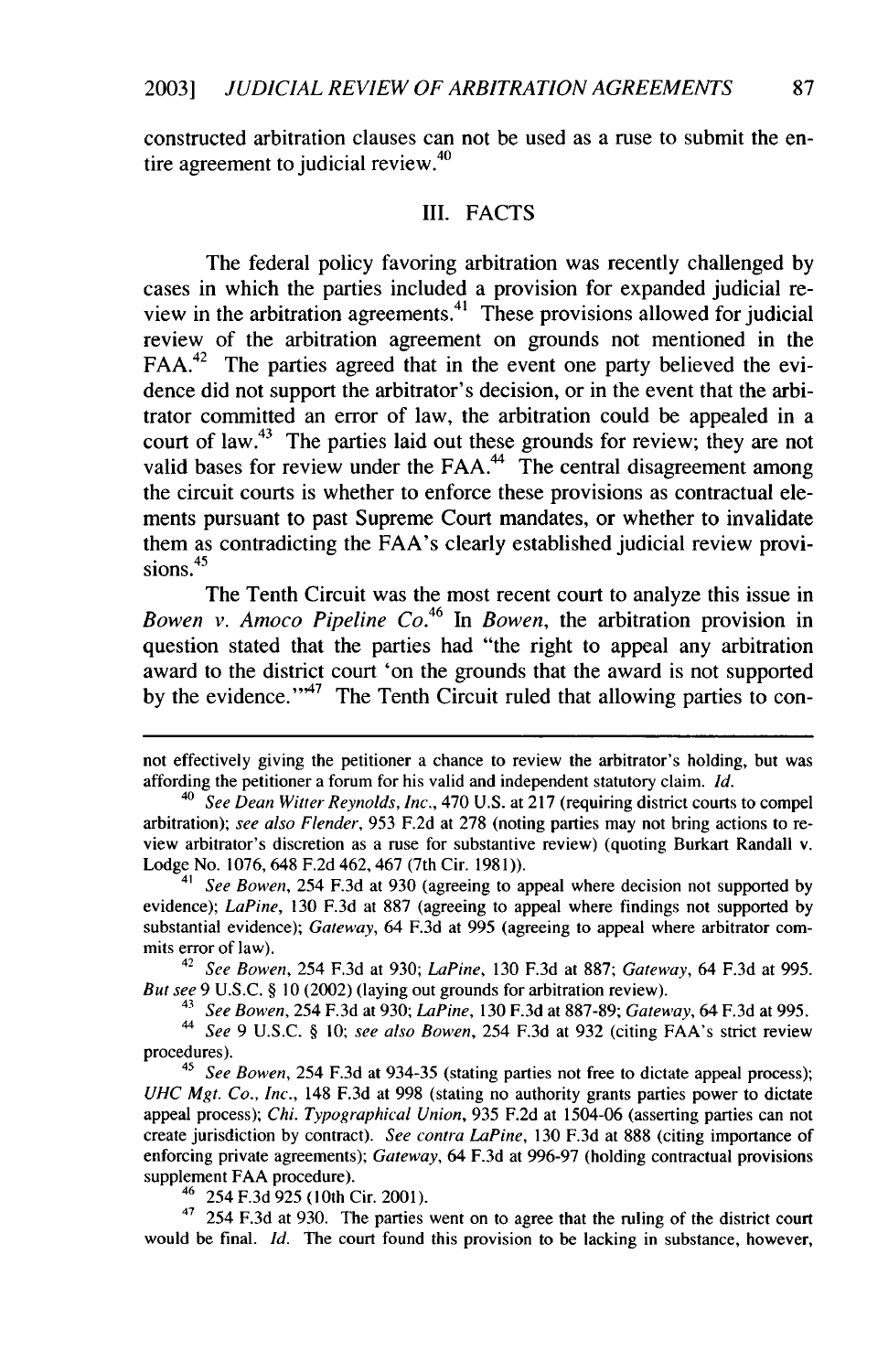tract for expanded judicial review contradicts the FAA's intention and policies, places courts in an awkward position not contemplated by the FAA, and interferes with the judicial process.<sup>48</sup>

The court held that in entering into arbitration agreements, the parties make an informed trade of judicial review in favor of arbitration, which is simpler and more expedient.<sup>49</sup> The court explained that considering the nature of arbitration, Congress provided a limited basis for judicial review under the FAA, thereby preventing arbitration proceedings from dragging on and ensuring the integrity of the arbitration process itself.<sup>50</sup> The *Bowen* court noted that the FAA also intended to preserve the independent nature of arbitration.<sup>51</sup> Specifically, FAA provisions requiring courts to enforce arbitration agreements and final arbitration decisions would be wholly contradicted if courts were allowed to review issues after an arbitrator's ruling. $52$ 

The *Bowen* court was also concerned that judicial review of arbitration proceedings would place an undue burden on courts unfamiliar with the rules and procedures of arbitration.<sup>53</sup> In addition, the independent nature of arbitrators would be threatened if they were forced to issue written opinions defending their decisions: arbitrators would then be concerning themselves with the potential of judicial review instead of freely formulating original solutions. The *Bowen* court understood that these issues di-

because all final determinations of a district court are reviewable by appellate courts pursuant to their jurisdiction under 28 U.S.C. § 1291. *Id.* In theory, the arbitration provision in question could be appealed all the way to the Supreme Court. *See id.*

<sup>48</sup>*Bowen,* 254 F.3d at 934-35. "The FAA's limited review ensures judicial respect for the arbitration process and prevents courts from enforcing parties' agreements to arbitrate only to refuse to respect the results of the arbitration." *Id.*

<sup>&</sup>lt;sup>49</sup> *Id.* (stating proposition that arbitration trades formalities of litigation and judicial review).

**<sup>50</sup>***Id.* The court also noted the absurdity of requiring courts to enforce arbitration agreements if they retained power to overturn these decisions. *Id.*

**<sup>51</sup>** *See* Bowen 254 F.3d. at 935 (stating FAA's purpose to preserve independent arbitration).

<sup>52</sup> *See id.* at 935. The court decided that "contractually expanded standards, particularly those that allow for factual review, clearly threaten to undermine the independence of the arbitration process and dilute the finality of the arbitration award  $\ldots$ ." *Id.* 

**<sup>53</sup>** *See Bowen,* 254 F.3d at 935-36 (noting line between arbitration and litigation would be blurred if judicial review interfered); *see also UHC Mgmt. Co.,* 148 F.3d at 998. "We have served notice 'that where arbitration is contemplated the courts are not equipped to provide the same judicial review given to structured judgments defined by procedural rules and legal principles. Parties should be aware that they get what they bargain for and that arbitration is far different from adjudication."' *Id.* (quoting Stroh Container Co. v. Delphi Indus., Inc., 783 F.2d 743, 751 n.12 (8th Cir. 1986)).

<sup>54</sup>*See Bowen,* 254 F.3d at 935-36 (noting sacrifice of simplicity, expediency and cost-effectiveness with requiring written opinions).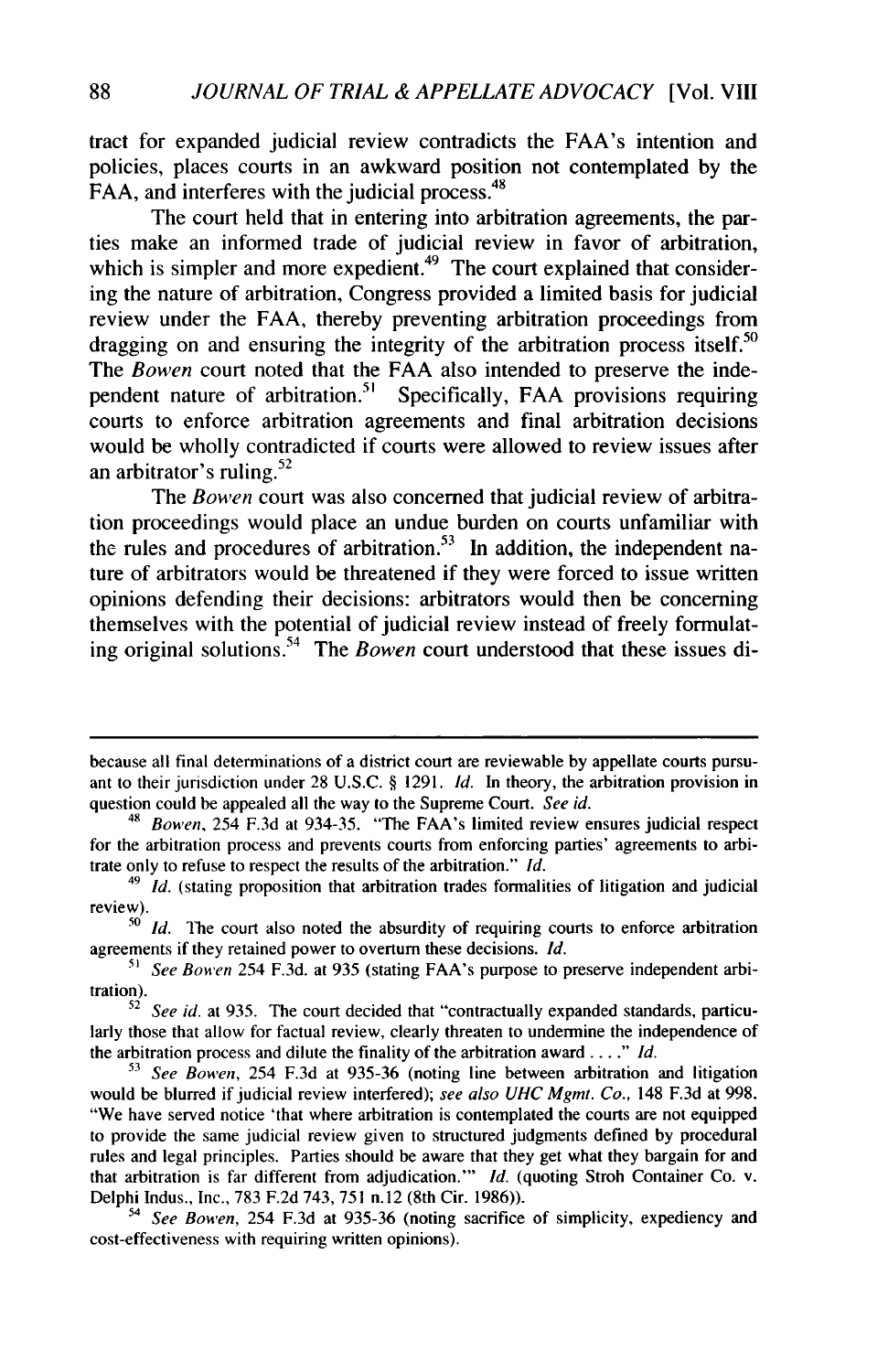rectly contradicted the policies of arbitral autonomy and judicial noninterference that underlie the FAA.<sup>55</sup>

Finally, the *Bowen* court displayed concern with potential interference in the judicial process.<sup>56</sup> Although the court acknowledged that parties are free to structure agreements and are even free even to make choice of law determinations within their arbitration proceedings, "no authority clearly allows private parties to determine how federal courts review arbitration agreements." $57$  In essence, deference to the agreement of parties must stop short of violating the FAA and the judicial process.<sup>58</sup> The court asserted that by enacting the FAA, Congress did not vest courts with independent jurisdiction pursuant to Congress' Article II power but instead created a statutory scheme to guide and govern arbitration agreements.<sup>59</sup>

By asserting that parties to an arbitration agreement can not dictate federal jurisdiction, the *Bowen* court echoed a previous holding in the Seventh Circuit and an assertion made in dicta by the Eighth Circuit.<sup>60</sup> In *Chicago Typographical Union v. Chicago Sun-Times, Inc.61* the Seventh Circuit clearly asserted, "federal jurisdiction cannot be created by contract."<sup>62</sup> The court cited the FAA's provisions as the only feasible means by which a federal court may review an arbitration award. $63$  The Seventh Circuit pointed out that even if parties could not obtain federal judicial review, they were free to contract for an appellate arbitration panel to review the award<sup>64</sup>

*<sup>60</sup>See Chi. Typographical Union,* 935 F.2d at 1504-05 (noting "federal jurisdiction can not be created by contract"); *UHC Mgmt. Co.,* 148 F.3d at 994-96 (FAA not a source of jurisdiction, but a set of procedures).

*<sup>&</sup>quot; See id.*

<sup>56</sup>*See id.* at 934 (noting parties can not dictate federal judicial jurisdiction).

<sup>&</sup>lt;sup>57</sup> *Id.* Indeed, the court went on to say: "to the contrary, through the FAA Congress has provided explicit guidance regarding judicial standards of review of arbitration awards." *Id.*

<sup>58</sup>*See id.* at 934-35 (distinguishing case from *Volt). The Bowen* court acknowledged the Supreme Court's holding in *Volt,* but differentiated the case at hand by stating that the FAA is in fact not silent on the issue of judicial review, but is in fact quite clear, whereas choice of law is not mentioned within the Act. *Id.*

*<sup>59</sup> Id.* at 931-32. The court noted that the FAA's review scheme is "among the narrowest known to the law." *Id.* at 932 (quoting ARW Exploration Corp. v. Aguirre, 45 F.3d 1455, 1462 (10th Cir. 1997)).

**<sup>61</sup>935** F.2d 1501 (7th Cir. 1991).

<sup>62</sup>*See Chi. Typographical Union,* 935 F.2d at 1505.

<sup>&</sup>lt;sup>63</sup> *Id.* In addition, the court noted that courts are not allowed to look into the substantive findings of an arbitrator, even where the court may disagree with an arbitrator's findings. *Id. But see* Pike v. Freeman, 266 F.3d 78, 86 (2nd Cir. 2001). In *Pike,* the court noted that an arbitrator's decision may be vacated if the arbitrator has shown "manifest disregard of the law." *Id.*

*<sup>64</sup> See Chi. Typographical,* 935 F.2d at 1505 (stating proposition).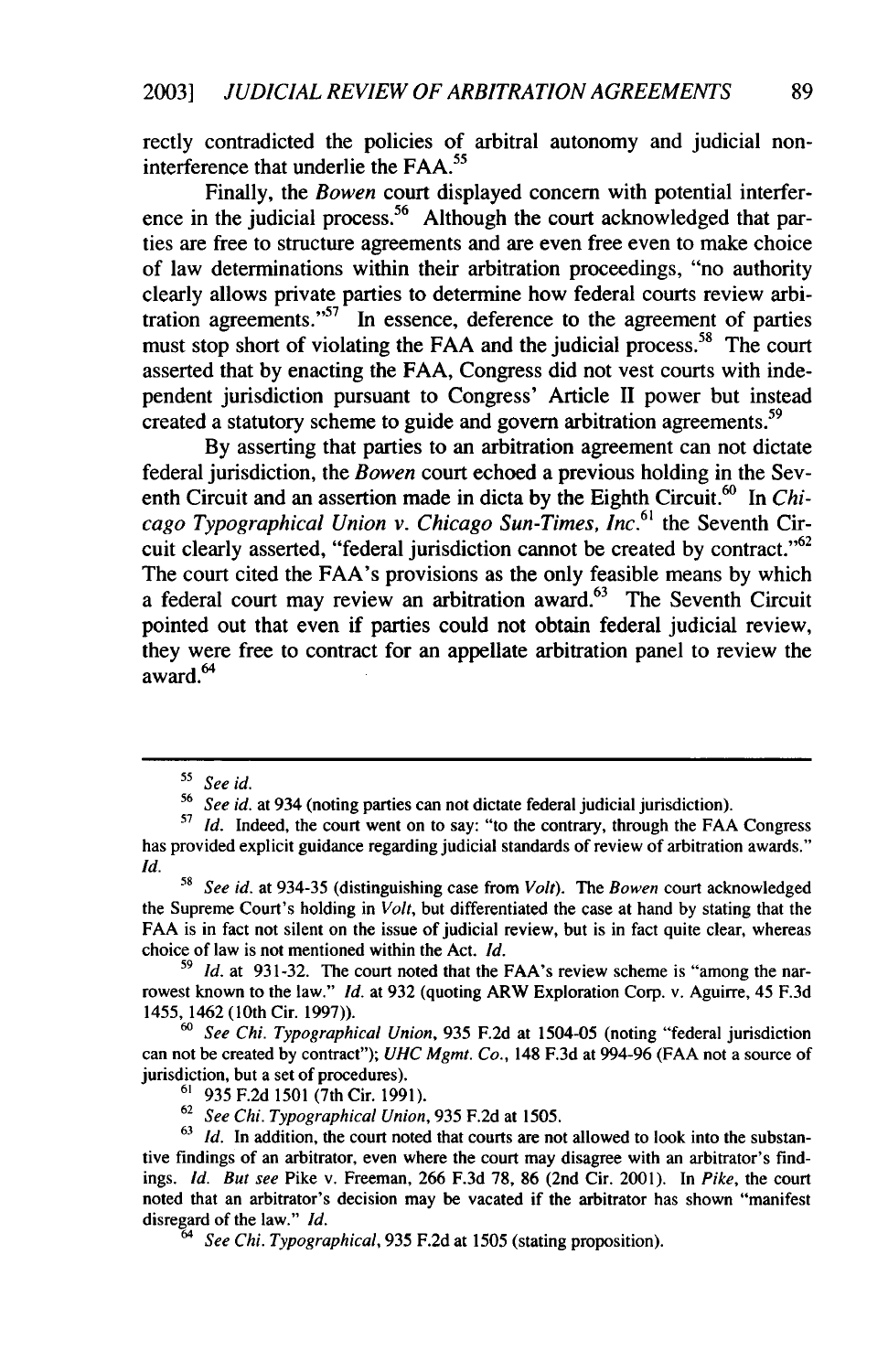Similarly, in *UHC Management Co., Inc. v. Computer Sciences Corp.,65* the Eighth Circuit stated in dicta that parties are not free to contract for expanded judicial review where Congress clearly limited the instances in which judicial review is available.<sup>66</sup> Like the *Bowen* court, the Eighth Circuit recognized the Supreme Court's holding in *Volt Information Sciences, Inc. v. Board of Trustees of Leland Stanford Junior University,<sup>67</sup>* in which the Court held that parties may include choice of law provisions in their arbitration agreements.<sup>68</sup> Both the *UHC Management* and *Bowen* decisions were careful to distinguish choice of law provisions from provisions that directly contradict the FAA mandates and interfere with the Act's limited review scheme.<sup>69</sup> The Eighth Circuit cautioned against enforcing a contract between two parties when doing so contradicts the clear statutory scheme laid out in the  $FAA$ <sup>70</sup> Although this statement was not incorporated into the case's final holding, it clearly indicates the Eighth Circuit's opinion of judicial review of arbitration agreements.<sup>7</sup>

On the other side of the circuit split are two cases decided within the past seven years, in which the Fifth and Ninth Circuits held that parties to an arbitration agreement can in fact contract for expanded judicial re-**<sup>72</sup>** view. *In Gateway Technologies, Inc. v. MCI Telecommunications Corp.,73* the Fifth Circuit held that a clause in the arbitration agreement providing for judicial review of any "errors of law" committed by the arbitrator was valid and enforceable.74 Similarly, the Ninth Circuit came to the

<sup>65</sup> 148 F.3d 992 (8th Cir. 1998).

<sup>66</sup>*See UHC Mgmt.,* 148 F.3d at 997. The Eighth Circuit stated plainly, "we do not believe it is yet a foregone conclusion that parties may effectively agree to compel a federal court to cast aside sections 9, 10 and **II** of the FAA." *Id.*

 $67$  489 U.S. 468 (1989).

*<sup>68</sup>UHC Mgmt.,* 148 F.3d at 997 (agreeing with *Volt,* but distinguishing case at hand); *see also Bowen,* 254 F.3d at 934 (disagreeing with holdings of other circuit courts on this issue). <sup>69</sup>*See UHC Mgmt.,* 148 F.3d at 997. The court in *UHC Mgmt.* stated that though

parties may choose a particular state's law to govern their arbitration agreement, "[i]t is not clear, however, that parties have any say in how a federal court will review an arbitration award when Congress has ordained a specific, self-limiting procedure for how such a review is to occur." *Id.; see also Bowen,* 254 F.3d at 934 (stating that Supreme Court has never said parties may interfere with judicial process).

<sup>70</sup>*See UHC Mgmt.,* 148 F.3d at 997 (noting the clearly spelled out review provisions of FAA).

<sup>71</sup> *See id.* at 998 (leaving question unresolved until "time when circumstances require [resolution]").

<sup>72</sup>*See LaPine,* 130 F.3d at 887 (allowing agreement to appeal where findings not supported by substantial evidence); *Gateway,* 64 F.3d at 995 (allowing agreement to appeal where arbitrator commits error of law).

**<sup>7&#</sup>x27;** 64 F.3d 993 (5th Cir. 1995).

<sup>74</sup>*See Gateway,* 64 F.3d at 995-97 (holding parties free to agree to judicial review terms not contemplated in FAA).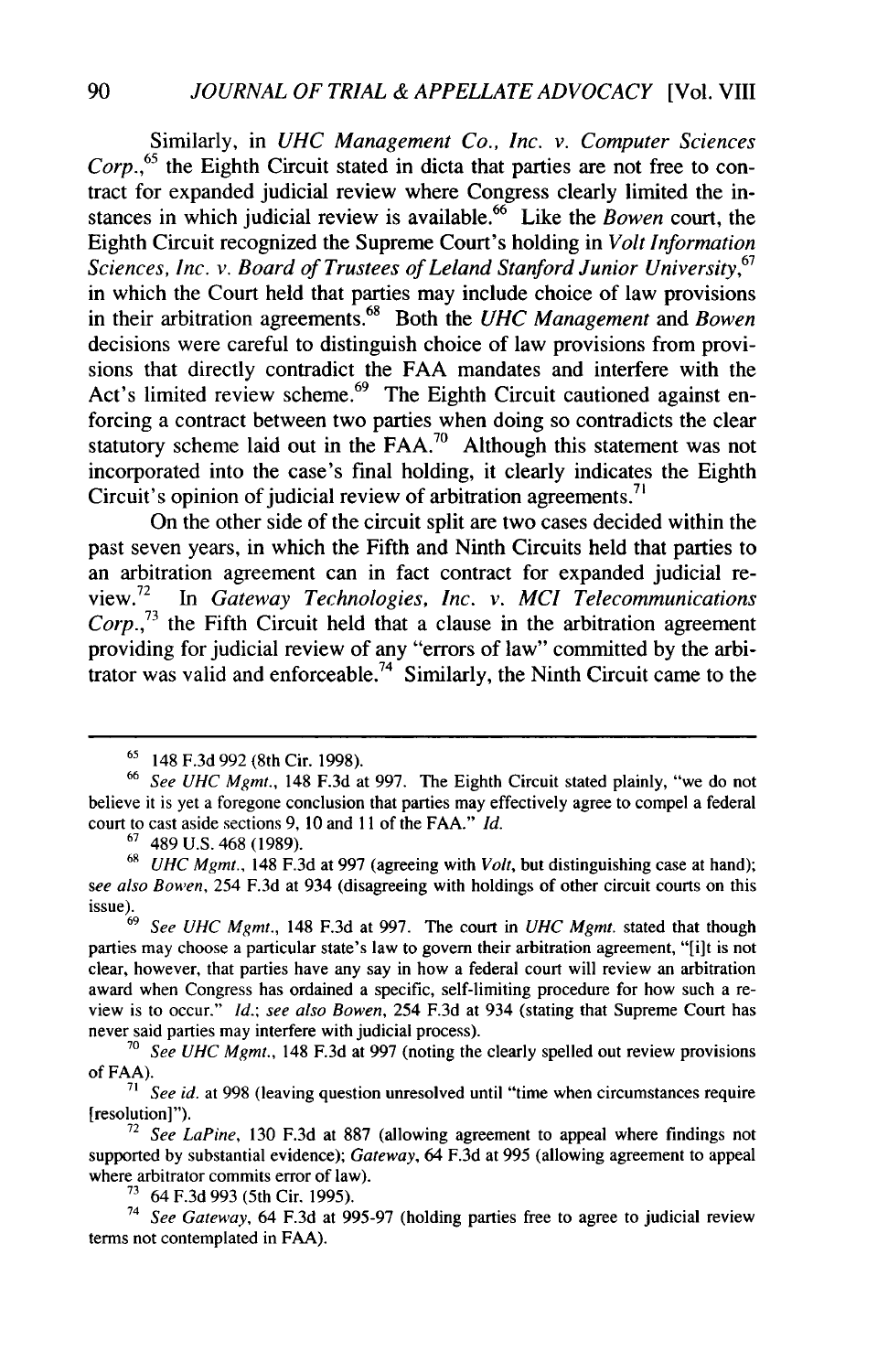same conclusion in *LaPine Technology Corp. v. Kyocera Corp.*<sup>75</sup> In *LaP*ine, the parties had agreed that an arbitrated decision could be reviewed where that decision was not "supported by substantial evidence, or where the Tribunal's conclusions of law are erroneous."<sup>76</sup>

*Gateway* and *LaPine* relied heavily on the Supreme Court's holding in  $Volt$ <sup>77</sup> The essence of the Supreme Court's decision in *Volt* was that parties to an arbitration agreement may contract choice of law issues, even if it would remove the agreement from the FAA's jurisdiction.<sup>78</sup> The Supreme Court reinforced the strong federal policy favoring arbitration, but noted that the federal policy does not promote arbitration governed by one set of rules over another.<sup>79</sup> There is no provision in the FAA regarding choice of law issues. $80$  The Supreme Court, however, held that the choice of law agreement did not "do violence to the policies behind the FAA" and could therefore be enforced.<sup>81</sup>

The Fifth and Ninth Circuits interpreted *Volt* to mean that *all* agreed upon provisions in an arbitration agreement should be enforced.<sup>82</sup> In accordance with *Volt,* the courts in *LaPine* and *Gateway* held that the FAA's foremost goal is to uphold the contract between the parties and all provisions therein. $83$  The Fifth and Ninth Circuits held that a logical extension of the holding in *Volt* would also apply to judicial review clauses.<sup>84</sup> By

**78** *See Volt,* 489 U.S. at 478-79. Indeed, the Court noted that even if state law dictated suspension of the arbitration proceedings, whereas the FAA would permit arbitration to go forward, the state law should be respected if the parties chose to submit their agreement to that state's law. *See id.*

**<sup>82</sup>***See LaPine,* 130 F.3d at 888 (correlating FAA policies with enforcement of all agreement terms); *Gateway,* 64 F.3d at 996 (noting arbitration as creature of contract). *But see Bowen,* 254 F.3d at 934. In *Bowen,* the court disagreed with the *LaPine* and *Gateway* courts in finding that the main thrust of the *Volt* decision was that all contractually agreed upon terms not violating the underlying policies of the FAA should be enforced and those contravening the intention of the FAA should be excluded. *See id.*

**<sup>83</sup>***See LaPine,* 130 F.3d at 888 (noting Congress principally intended FAA to enforce arbitration contracts); *Gateway,* 64 F.3d at 996 (citing *Volt,* 489 U.S. at 478-79).

<sup>84</sup>*See supra* note 82 and accompanying text (noting difference between *LaPine, Gateway* holdings versus holding in *Bowen).*

**<sup>71</sup>** 130 F.3d 884 (9th Cir. 1997).

**<sup>76</sup>***See LaPine,* 130 F.3d at 887 (describing parties' agreement). The court in *LaPine* went on to hold that the importance of respecting the parties' agreement required allowing the expanded review provisions. *Id.* at 888. The court relied on the Supreme Court's holding in *Volt* in reaching this decision. *Id.*

**<sup>77</sup>***See LaPine,* 130 F.3d at 888 (interpreting *Volt* as requiring strict adherence to parties' agreement); *Gateway,* 64 F.3d at 997 (holding federal arbitration policy to require adherence to parties' agreement).

**<sup>79</sup>***See Volt,* 489 U.S. at 476 (noting silence of FAA on choice of law issue).

*<sup>80</sup>See id.*

**<sup>81</sup>** *See id.* at 479 (noting consistency between parties' agreement and FAA policies).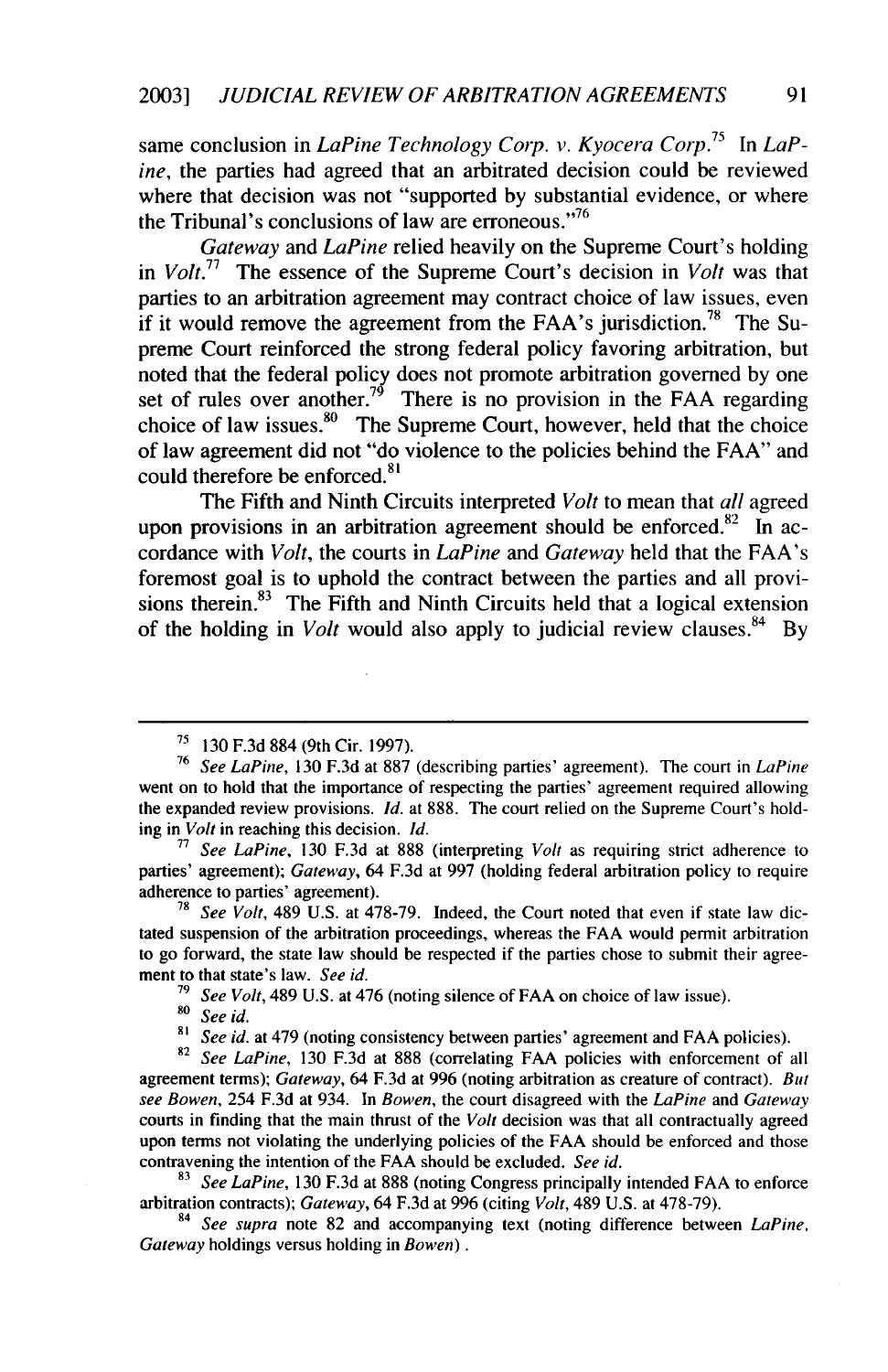analogy, courts should enforce agreements for judicial review just as the Supreme Court enforced the parties' agreement for choice of law in *Volt.<sup>85</sup>*

#### IV. ANALYSIS

The current circuit split over expanded judicial review boils down to different interpretations of the Supreme Court's decision in *Volt* and the policies behind the FAA. $86$  The Seventh, Eighth, and Tenth circuits assert that the Supreme Court's intention in *Volt* was not to call for strict contractual interpretation and enforcement of arbitration proceedings. $87$  Instead, they argue that *Volt* called on courts to review the disputed provision to determine if it is in accordance with the FAA's policies.<sup>88</sup> If such provision does not "do violence to the policies of the FAA," then it should be enforced.<sup>89</sup>

The Fifth and Ninth Circuits concede that the Supreme Court's intention in *Volt* was to preserve the FAA's policies, but these circuits assert that the most important FAA policy is the strict judicial enforcement of arbitration contracts. 9° These circuits find the contractual element of arbitration more compelling than other FAA mandates, and this interpretation would allow parties to agree to terms not mentioned in the FAA even where the terms do not comport with the Act's clear mandates.<sup>9</sup>

The *Bowen* court had a more expansive reading of *Volt* and one that is more in line with Congress' intent in passing the  $\overline{FAA}^{22}$  Stating that the federal policy toward arbitration does not favor the application of one set of rules over another, the Court in *Volt* effectively stated that where the

<sup>&</sup>lt;sup>85</sup> See LaPine, 130 F.3d at 888 (holding courts should enforce judicial review clauses); *Gateway,* 64 F.3d at 996 (holding judicial review terms in agreement prevail over FAA mandates). But see *LaPine,* 130 F.3d at 891 (Mayer, J., dissenting). Justice Mayer noted the jurisdictional problem necessitated by the majority's holding. *Id.* That is, *"Kyocera* cites no authority explicitly empowering litigants to dictate how an Article III court must review an arbitration decision." *Id.*

<sup>86</sup>*See LaPine,* 130 F.3d at 888 (noting Congress principally intended FAA to enforce arbitration contracts); *Gateway,* 64 F.3d at 996 (citing *Volt,* 489 U.S. at 478-79). These courts determined that Volt stood for the principle that parties' agreement overrides FAA prescriptions. *See LaPine,* 130 F.3d at 888; *Gateway,* 64 F.3d at 996.

**<sup>87</sup>** *See supra* notes 60, 68 and 69 and accompanying text (noting problem of expanding judicial review).

<sup>&</sup>lt;sup>88</sup> *See supra* notes 60, 66 and 69 and accompanying text (noting federal policy favoring arbitration does not allow private parties to dictate federal judicial jurisdiction).

**<sup>89</sup>** *See supra* notes 21, 52 and 57 and accompanying text (citing cases stating proposition).

*<sup>90</sup>See supra* notes 76-77, 82-83 and accompanying text (asserting federal policy favoring arbitration dictates adherence to parties' agreement).

*<sup>91</sup> See supra* notes 76, 85 and accompanying text (reinforcing overarching contractual nature of arbitration agreements).

<sup>92</sup> *See supra* notes 48, 52, 59 and accompanying text (noting the narrow judicial review provisions of FAA).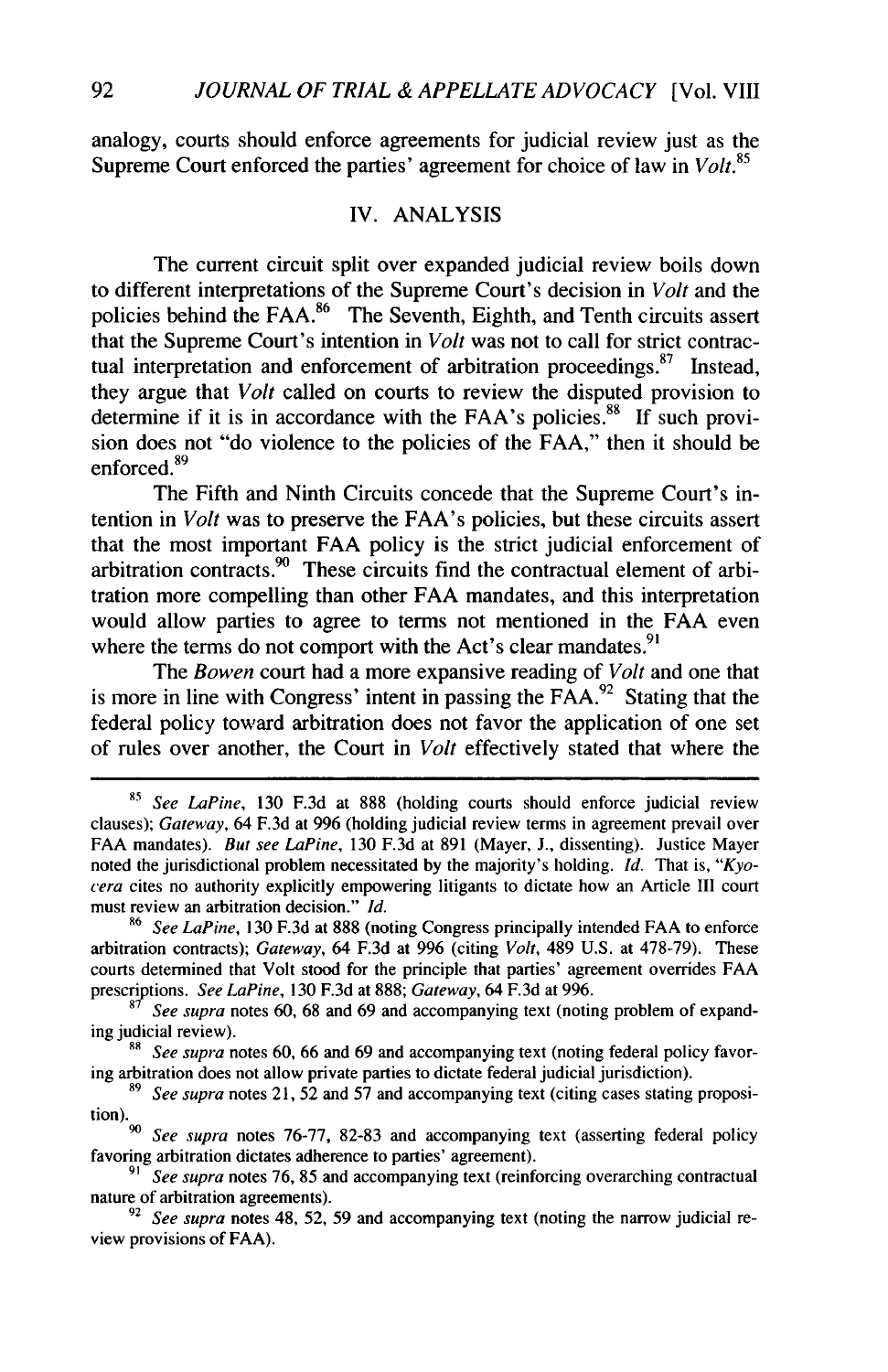FAA is silent on certain issues, i.e. choice of law, the parties are free to contract as they wish.<sup>93</sup> This holding respects the FAA's parameters by not violating any of its specific mandates.<sup>94</sup> Another effect of the holding is to reinforce the independent nature of arbitration and the freedom parties enjoy in contracting for arbitration proceedings.<sup>95</sup> The Court, however, did not say that parties were free to contract regarding any and all arbitration provisions.<sup>96</sup> The Court clearly stated that in allowing parties to insert choice of law provisions into their arbitration agreements, parties would not be violating the policies behind the FAA.<sup>97</sup>

The clear intention of expanded judicial review clauses is to override the limited review provided under the FAA and should therefore be considered a violation of the FAA. $98$  It is a reasonable inference that where the Court was concerned with violating the policies behind the FAA they would likewise not favor contractual provisions that would violate the specific directives of the statutory scheme.<sup>99</sup>

The FAA provisions call on courts to interpret and enforce arbitration agreements as contracts.<sup>100</sup> However it must be pointed out that the FAA is still a statutory scheme, with specific applications and rules for handling the enforcement and review of arbitration agreements and holdings.<sup>101</sup> Congress stated in the FAA that contract law is the tool of interpretation for courts in looking at arbitration provisions.<sup>102</sup> Contract law is not, however, the source from which arbitration agreements derive their validity under federal law.  $103$  Instead, the source of federal arbitration law is the FAA itself.<sup>104</sup> Contract law is merely a source that courts may rely on where the FAA is silent and parties have contracted in good faith.<sup>105</sup> The

*<sup>95</sup>See supra* notes 27, 52 and accompanying text (cases noting independent and unique nature of arbitration compared to litigation).

<sup>96</sup>*See supra* notes 21, 79 and accompanying text *(Volt* decision notes FAA's silence on choice of law issues, leaving it up to parties agreement).

**<sup>97</sup>***See supra* note 21 and accompanying text (case stating proposition).

*98 See supra* notes 45-57 and accompanying text (citing problems attendant on allowing parties to dictate federal jurisdiction).

*99 See supra* notes 11, 21, 50-52 and accompanying text (citing federal policy favoring arbitration and noting contradiction of allowing parties to contract around FAA).

*1oo See supra* note 17 and accompanying text (citing FAA).

<sup>101</sup> *See supra* notes 3, 8 and 17 and accompanying text (citing to specific statutory provisions of FAA).

*102 See supra* note 17 and accompanying text (citing § 2 of FAA calling for arbitration agreements to have same force and effect as all contracts).

103 *See supra* note 3 (citing specific U.S.C. provisions embodying FAA).

104 *See supra* note 3.

<sup>105</sup> See supra notes 13, 17, 19 and accompanying text (noting federal judicial treatment of arbitration agreements as contracts).

**<sup>93</sup>***See supra* notes 20-21, 79 and accompanying text (observing silence of FAA on choice of law issues).

<sup>&</sup>lt;sup>94</sup> See supra notes 21, 81 and accompanying text (holding need for symmetry between FAA policies and parties' agreement).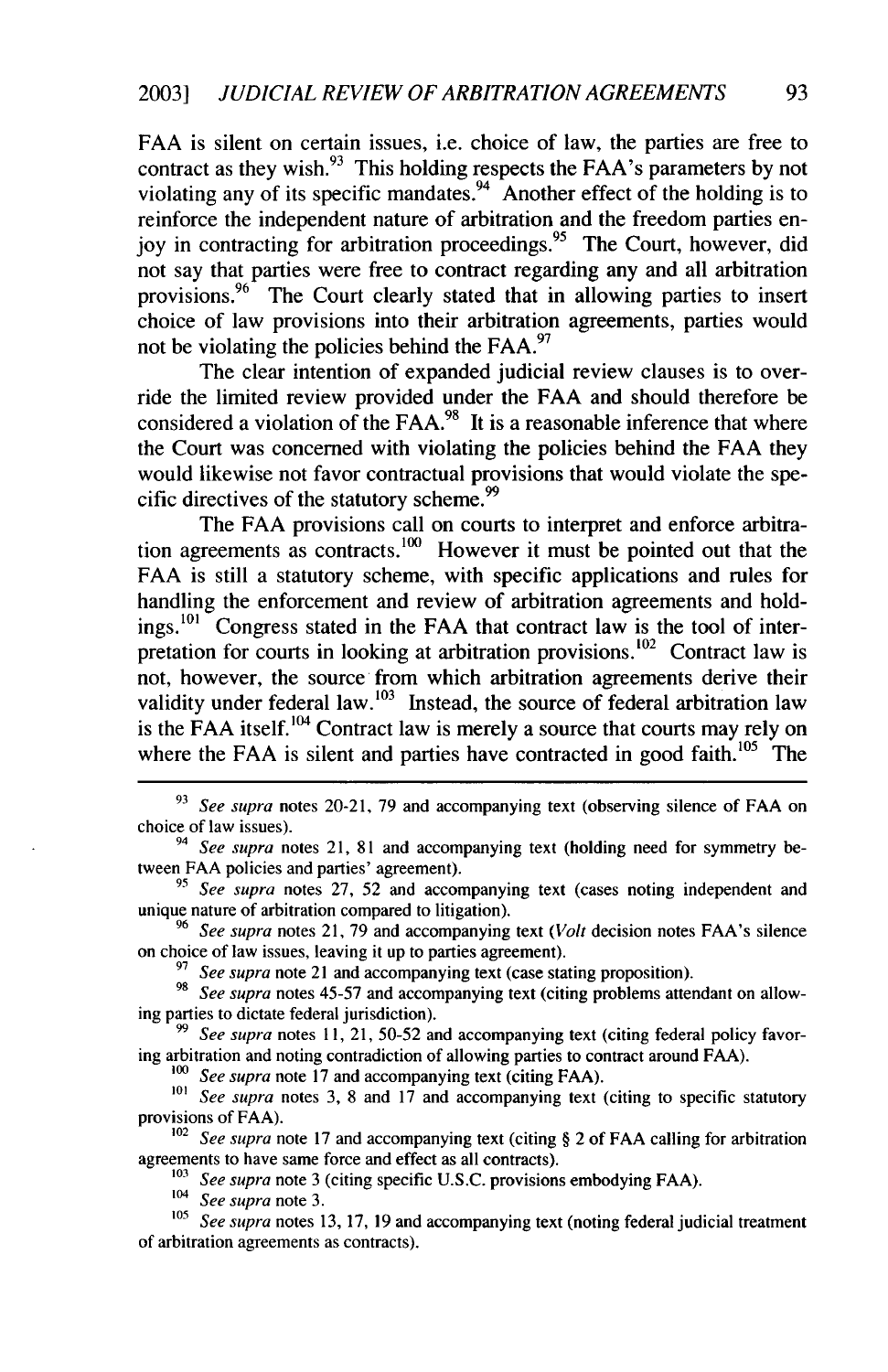explicit FAA provisions should always override agreements between parties that violate the FAA, including expanded judicial review. **°6**

Congress wanted to protect the independence of the arbitration process in crafting the FAA.<sup>107</sup> Under the FAA, federal courts should only be involved in the arbitration process at two points in time: initially in bringing parties into arbitration and at the end to enforce the arbitrator's official decision.<sup>108</sup> Other judicial involvement is strictly curtailed under the FAA, which allows arbitration to prevail on its own merits and be used by parties as a truly independent source of non-judicial dispute resolution.<sup>109</sup> To allow parties to bring arbitrated disputes into federal court on appeal would weaken the arbitration process and further burden courts with cases they would not normally hear.<sup>110</sup> The arbitration process would be weakened because the findings of arbitrators would no longer have a binding and final quality.<sup>111</sup> Inevitably, the losing party would seek an appeal and arbitration would become a first step in litigation, rather than an expedient decision-making tool. $^{112}$ 

#### V. CONCLUSION

Since Congress enacted the FAA in 1925, arbitration agreements have become a common and useful tool in resolving disputes outside of traditional litigation. The reason that arbitration continues to flourish as an alternative dispute resolution method is largely due to the FAA and the statutory protections it affords. The FAA ensures the independence of arbitration by curtailing the intervention of federal courts into such disputes and by calling on courts to enforce arbitration.

Through the FAA, Congress developed a scheme whereby courts, in reviewing arbitration agreements, remain outside the agreements and do not reach the case's merits except in extreme cases. This neutrality was ensured by the FAA mandate for courts to interpret arbitration agreements

*<sup>106</sup> See supra* notes 48, 50, 57, 59 and accompanying text (cases citing clear and narrow focus of FAA judicial review scheme).

**<sup>107</sup>** *See supra* notes 48-52 and accompanying text (noting *Bowen* court's focus on independent arbitration process).

*<sup>108</sup>See supra* notes 8, **17** and accompanying text (FAA provisions requiring judicial enforcement and laying out conditions for judicial review).

*<sup>109</sup>See supra* notes 23-25 and accompanying text (cases citing strong preference for independent arbitration process and judicial non-interference).

*<sup>110</sup>See supra* notes 12, 53, 85 and accompanying text (cases noting jurisdictional, as well as procedural issues involved with expanded judicial review).

<sup>&</sup>lt;sup>111</sup> See supra notes 53-54 and accompanying text (cases stating that when parties submit to arbitration, they trade the formalities and review procedures of litigation).

*<sup>12</sup>See supra* notes 25, 47, 54 and accompanying text (cases noting importance of distinguishing arbitration from traditional litigation).